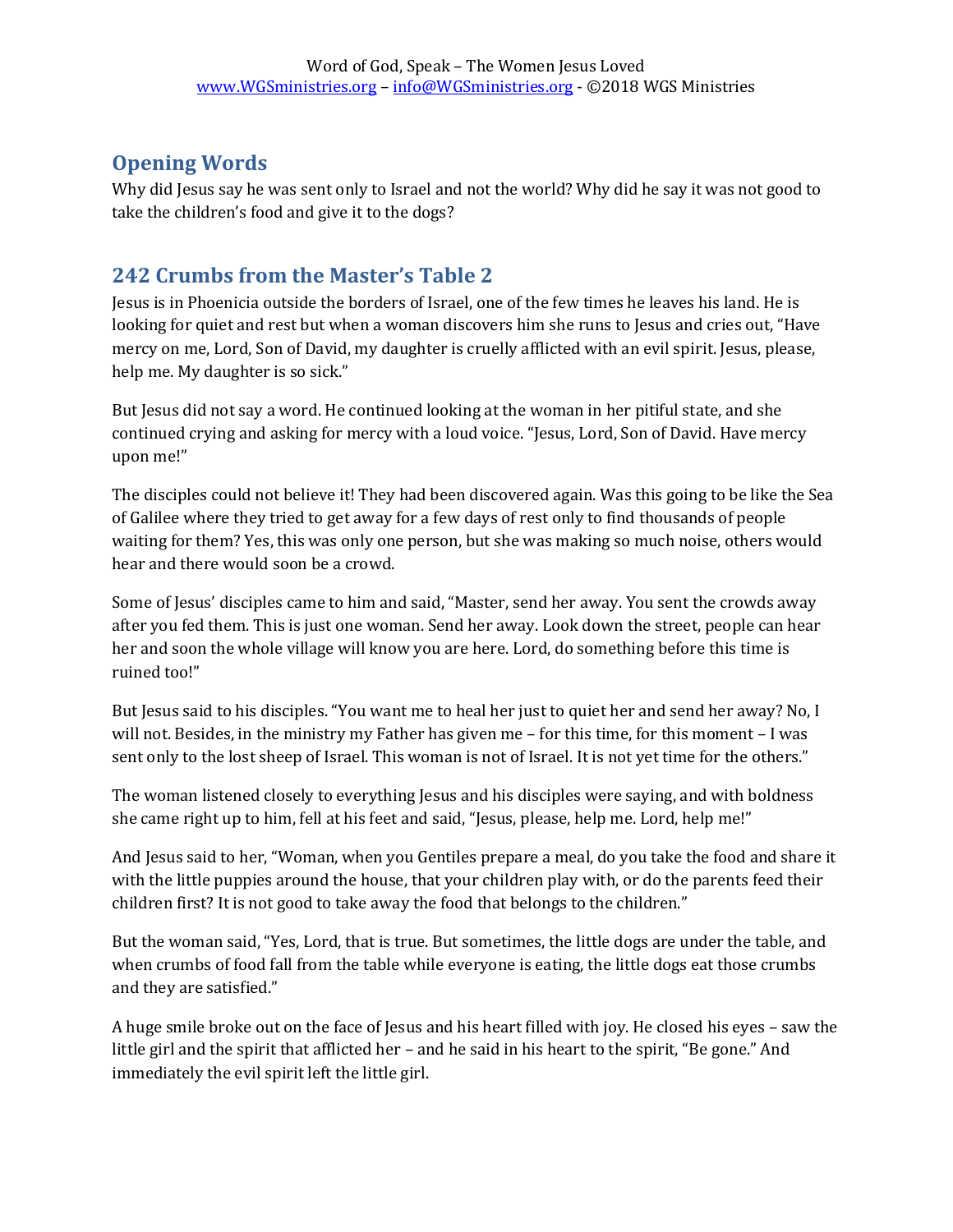Then he looked at the woman and said, "O woman, because of your answer, the demon has gone out of your daughter."

The woman could not believe what she had heard. Her heart filled with joy and she stood up, wiped the tears from her face and said, "Thank you Lord. Thank you." She walked away from Jesus and when she returned to her home, she found her child resting upon her bed with a look of peace upon her sweet face, for the demon had gone, never to return.

There is so much to learn from this story. Why did Jesus say he was sent only to Israel? Was he not sent for the whole world? Why did Jesus say that he did not want to give food to the dogs? Was he calling the woman, or the woman's child a dog? And then, why did he immediately heal the woman's daughter?

Why did Jesus heal the woman's daughter when there were so many obstacles in her path? Let's look at what the woman had to overcome.

First, Jesus was in her village, but he did not come to teach, to feed people, or to heal. He came for rest. She wanted help. He was there for quiet and peace.

Second, when the woman first started crying out, Jesus did not say a word. He did not immediately heal the girl, but he kept quiet, reminding us that sometimes God is silent. But his silence is never a sign that he does not love and is not concerned.

Third, Jesus' disciples wanted to send her away. There wasn't much love coming from them. They had learned many lessons, but they still had much to learn about ministry to people. But the attitude of the disciples did not stop the woman. She persevered and stayed right there.

Fourth, Jesus said, "I was sent only to the lost sheep of the house of Israel." What did Jesus mean? Did he not care for the gentiles as well as the Jews? Had he not come for the whole world? He had indeed come for the whole world, but first, he had to come for Israel because the prophecies said that first Israel must be restored, then the message of salvation would go to the world through a restored Israel. The woman knew she was not of Israel. Yet, she did not leave. She was desperate to receive the blessing of God.

Fifth, when the woman came and knelt before him, like a little lost puppy, whimpering for her sad state and that of her daughter, Jesus said it was not good to take the children's bread and give it to little dogs. Some have thought that Jesus was insulting her. In that part of the world, at that time, dogs were mean scavengers and were not usually household pets. They roamed in packs and were considered unclean and dangerous. And if a household did have a dog as a pet, the dog would only receive the scraps from the table after everyone had eaten.

Food was hard to come by for many. There were not modern stores with brightly colored packages of food for dogs. The dogs ate the leftovers after everyone in the family had eaten. And sometimes, the dogs would sit under the table and on some lucky days some food would fall from the table and they were there to gobble it up.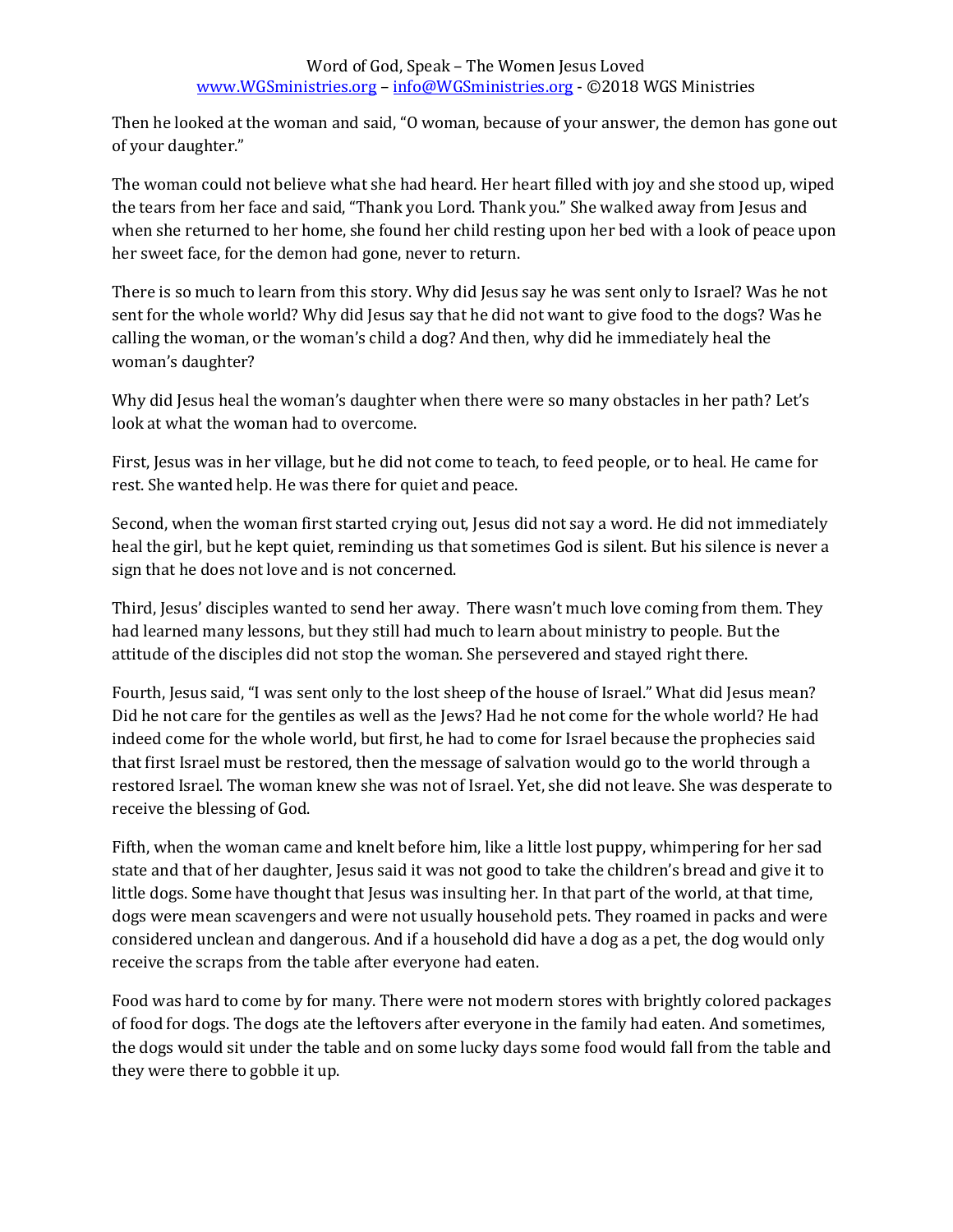## Word of God, Speak – The Women Jesus Loved [www.WGSministries.org](http://www.wgsministries.org/) – [info@WGSministries.org](mailto:info@WGSministries.org) - ©2018 WGS Ministries

As the woman thought on how children ate first, even in her own family, and then the dogs, she thought on the many times that dogs would sit under the table and wait for food to fall.

But the woman thought on something else. She thought on Jesus and his greatness. Yes, it was true that it was not time for the Gentiles, but was not Jesus greater? She thought on how it was not yet time to feed the rest of the world but first he must feed his own people. But was not Jesus' power great enough to provide for others even now? If she could have just a crumb, just a small portion, that would be enough. She did not need a full meal, and when the woman said, "yes but even the little dogs under the table eat the crumbs that fall from the table and are satisfied," Jesus marveled and said that she had great faith.

How many times had Jesus given a full meal to his own people, yet they would not believe? How many times had Jesus shown great power to heal but Israel still would not believe? Yet here was a Gentile woman and all she needed was a crumb from the table, not even a full loaf of bread, just a crumb would be enough.

This gentile woman had great faith, the faith that Israel was supposed to have, and when she spoke her words of faith, Jesus leaped over all the obstacles that had been set between him and the woman and healed her daughter. Yes, it was true that it was not time for the Gentiles, but Jesus gladly set that aside because there was a greater lesson for everyone to hear – the lesson of having faith in him.

Oh, this was a hard lesson for his people. But strangely, gentiles and women and the blind, those in greatest need, often showed the greatest faith. Remember the story of the Roman centurion who wanted Jesus to heal his servant? Jesus marveled at his faith and said, "I have not found such faith in all Israel!" Here was a Roman, a leader of a hundred soldiers who were the oppressors of his people, yet in this Roman, Jesus found faith.

Remember the woman who had the bleeding problem? She was a woman. She was unclean. But she was desperate for healing and while everyone else was touching Jesus, grabbing onto Jesus, wanting healing and receiving nothing, she touched the edge of his robes and immediately was healed. When Jesus stopped, and had the woman come forward and tell everyone what she had done, he said to her, "Woman, your faith has healed you."

The edge of his robe, a crumb from his table. Healing is no problem for Jesus. It takes very little effort for him to heal, and whenever anyone at any time showed faith, Jesus was ready to show his power on their behalf. Yes, he often healed without people showing faith. He did that because he was merciful, but he was also looking for faith. And whenever anyone showed faith, Jesus was ready to act. When this woman showed her faith in Jesus, her daughter was immediately healed.

Why is faith so important to Jesus? It is because faith is a demonstration of a good relationship and faith shows the trustworthiness of the one in whom the faith is placed.

Think of your relationships. Think of the people you trust and the people you don't. The ones that you do trust – why do you trust them? The ones that you do not trust – why do you not trust them? With whom do you have the best relationships? Who are the ones you keep at arms-length, the ones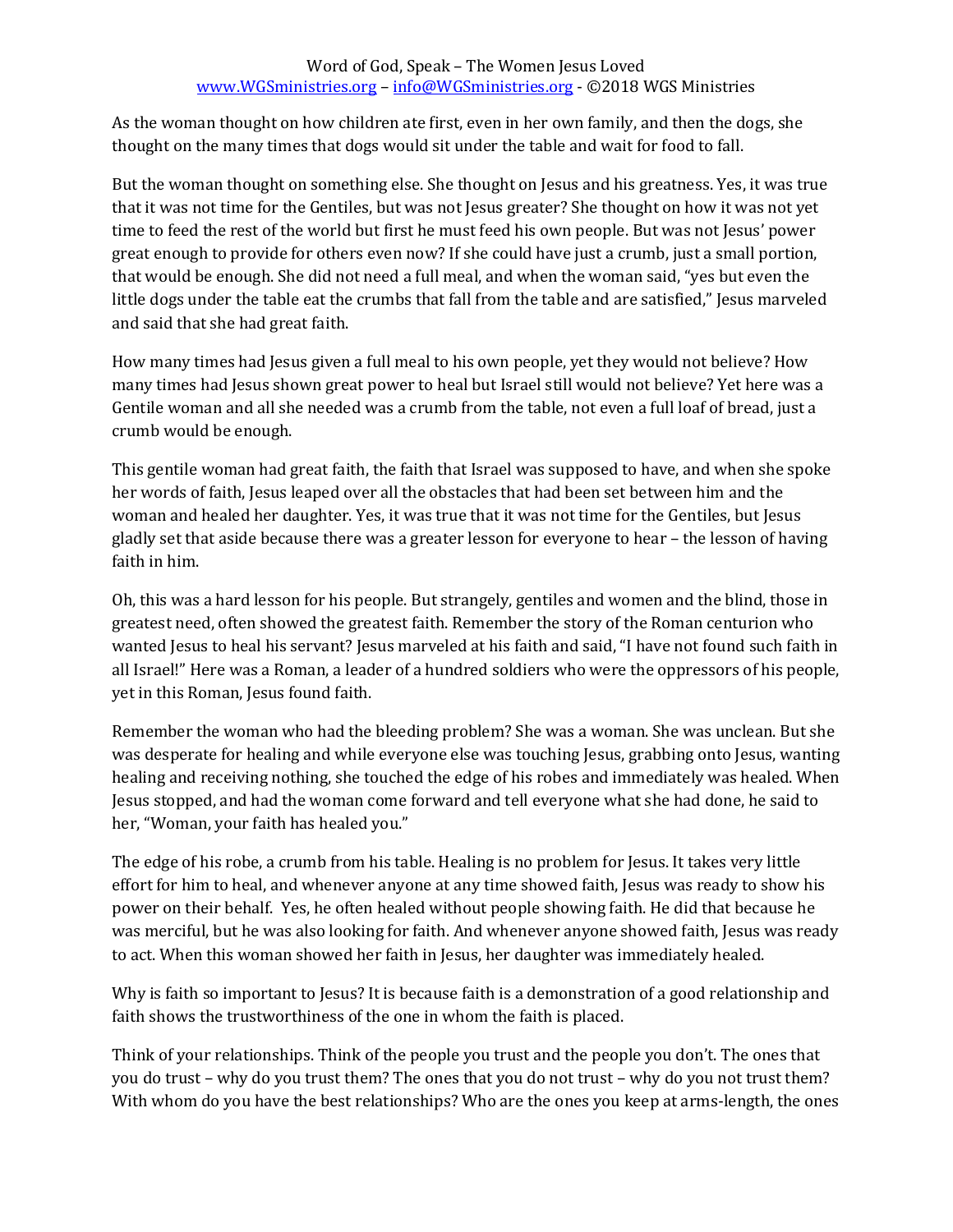you don't care for? Those questions all have easy answers to them. Trust-filled relationships are the relationships we all want.

My friends, God wants to have a trust-filled relationship with us. He wants us to realize that we can trust him. He does love us. He does have our best in mind. He will work out all things for good for those who love him. God does not want to be some religious figurehead in our minds. God does not want to be just a concept and someone we refer to once a week when we go to a religious service. God wants a continued, daily trust-filled relationship with us.

Second, faith shows the trustworthiness of the person in whom you are placing faith. If you place faith in someone you are declaring to the world that this person is trust-worthy, and God wants us to have faith in him and show the world his trust-worthiness.

But there are other reasons why God wants us to have faith. Only by faith can we have vision to see what God wants to make of us and only by faith can we move the mountains that stand in the path to doing God's will. Do you have mountains in your life? Do you have obstacles you cannot seem to get over? Think of this woman from the region of Syria and Phoenicia. Think of her troubles. Think of the obstacles she had to overcome and think of the persevering faith she had in Jesus, so strong, so persevering, that Jesus met her great faith with a great work of power for her daughter.

Throughout his ministry, Jesus was looking for trust-filled relationships and Jesus was seeking to build faith in his disciples. These men would need great faith to carry out the mission that he would send them on after he died and rose from the dead. Even though, during their years together in Israel, it was not time for the mission to the Gentiles, that time would come when he would send them to all the nations of the world and they would need great faith for their journeys. And so, during their time of ministry, Jesus would point out to them the faith of others – like this woman, "O woman, your faith is great." He would reprove them for their unbelief. Remember when Peter started walking on water, took his eyes off Jesus and started to sink? He said, "O you of little faith!" Remember when Jesus stilled the storm on the Sea of Galilee? He said to them all, "where is your faith!"

What about you? Where is your faith today? Do you have a trust-filled relationship with Jesus? He came to this earth, died on the cross, rose from the dead, and sent those same disciples into the world to people just like the woman in our story that they might share the good news that God was searching for people with whom he could have a trust-filled relationship. I hope that you be that kind of person.

After Jesus healed the woman's daughter he and his followers left the area. They travelled along the northern part of the Sea of Galilee and into the region to the east of the Sea which was another Gentile area. Jesus healed a deaf man and as word spread of his presence thousands came to him again, and again they had no food except for seven loaves of bread and a few small fish. But what was this among four thousand men? But this time the disciples were ready! At Jesus' command, the disciples had everyone recline, he broke the bread and the fish, and the disciples served all the people in this region of the Gentiles on the eastern side of the Sea of Galilee.